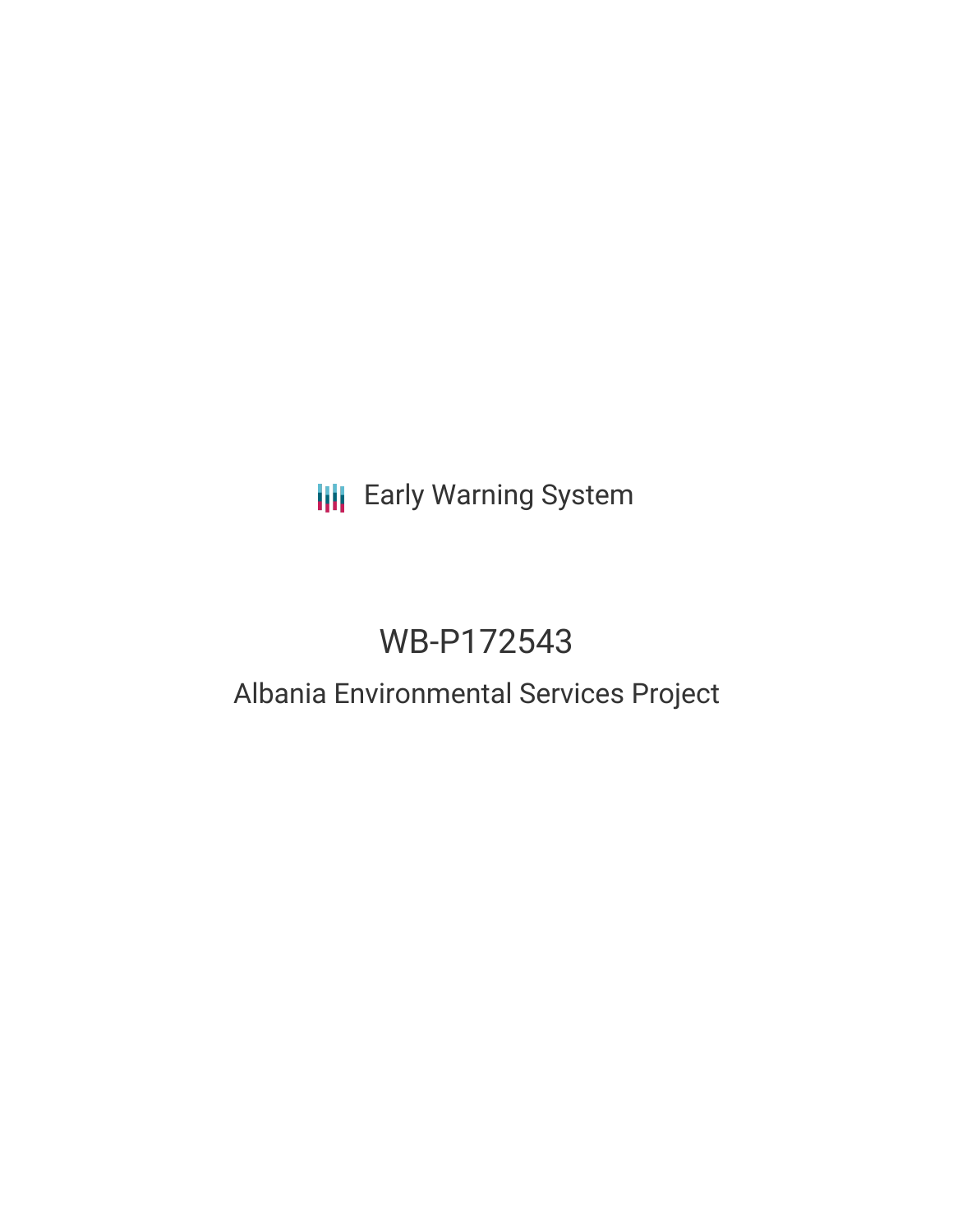

#### **Quick Facts**

| <b>Countries</b>              | Albania                        |
|-------------------------------|--------------------------------|
| <b>Financial Institutions</b> | World Bank (WB)                |
| <b>Status</b>                 | Proposed                       |
| <b>Bank Risk Rating</b>       | U                              |
| <b>Borrower</b>               | Government of Albania          |
| <b>Sectors</b>                | <b>Climate and Environment</b> |
| <b>Project Cost (USD)</b>     | \$2.00 million                 |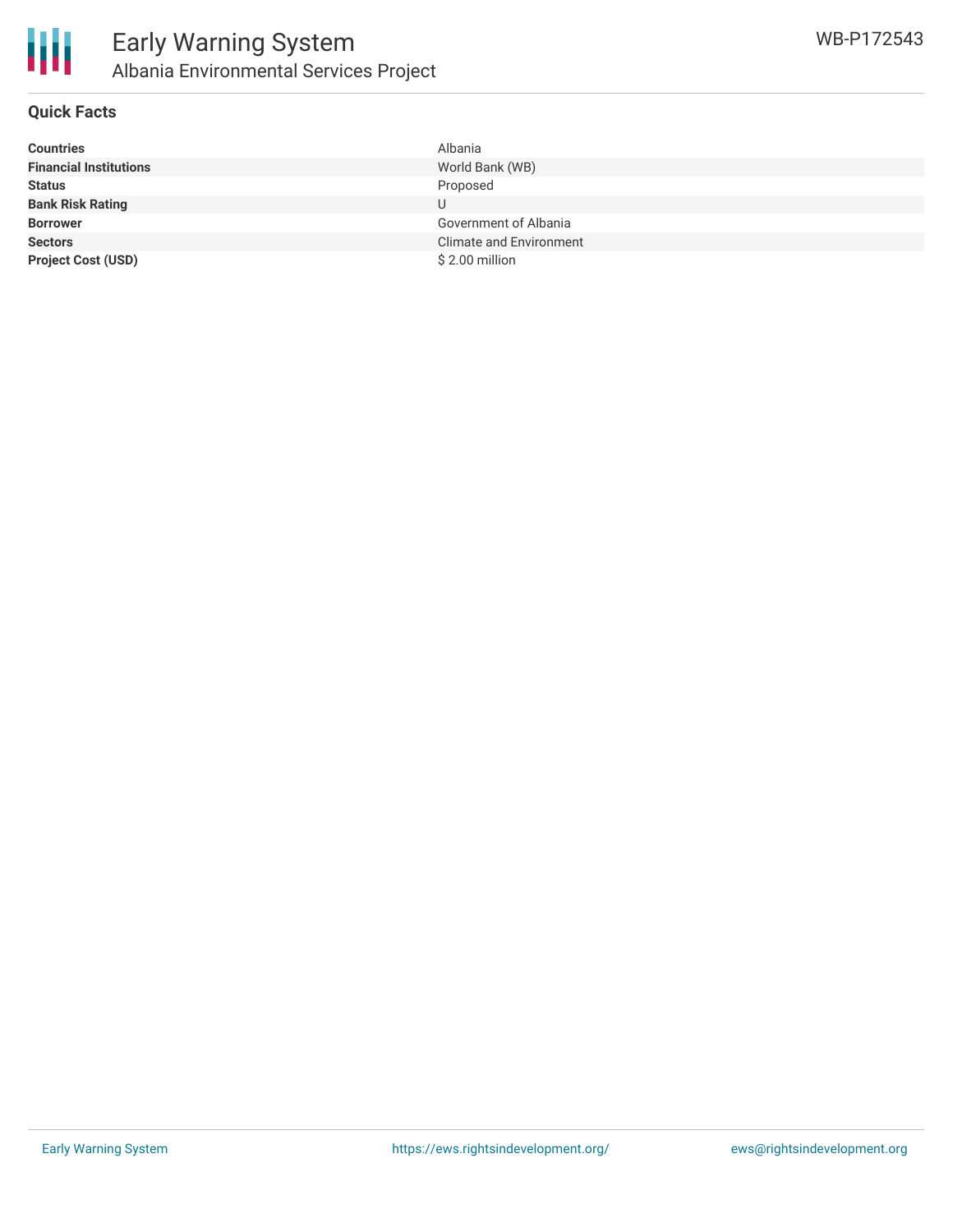

### **Project Description**

According to bank documents, the project aims to support sustainable land management practices and increase communities' monetary and non-monetary benefits in targeted Project areas which are mainly in erosion prone rural upland areas.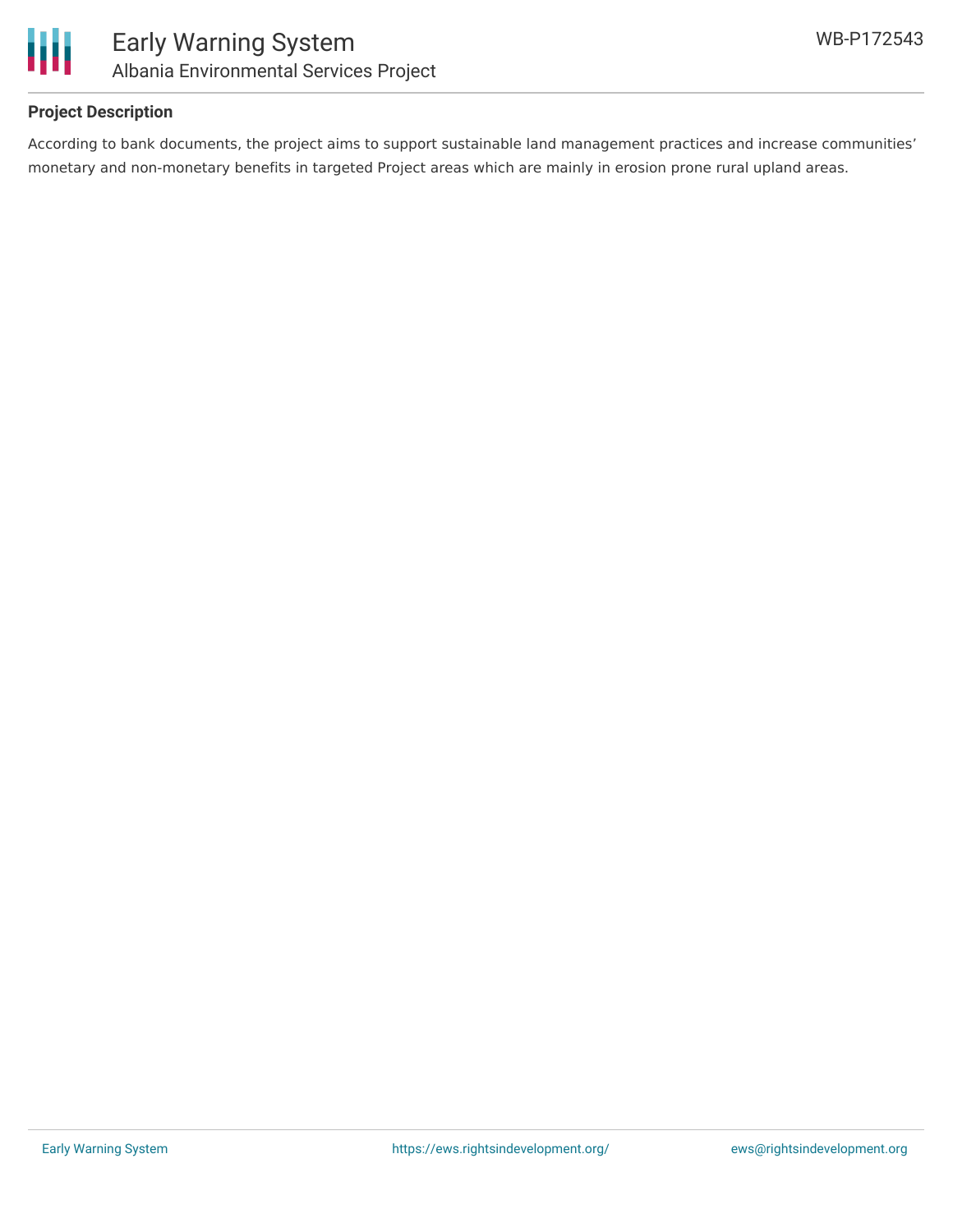

### **Investment Description**

World Bank (WB)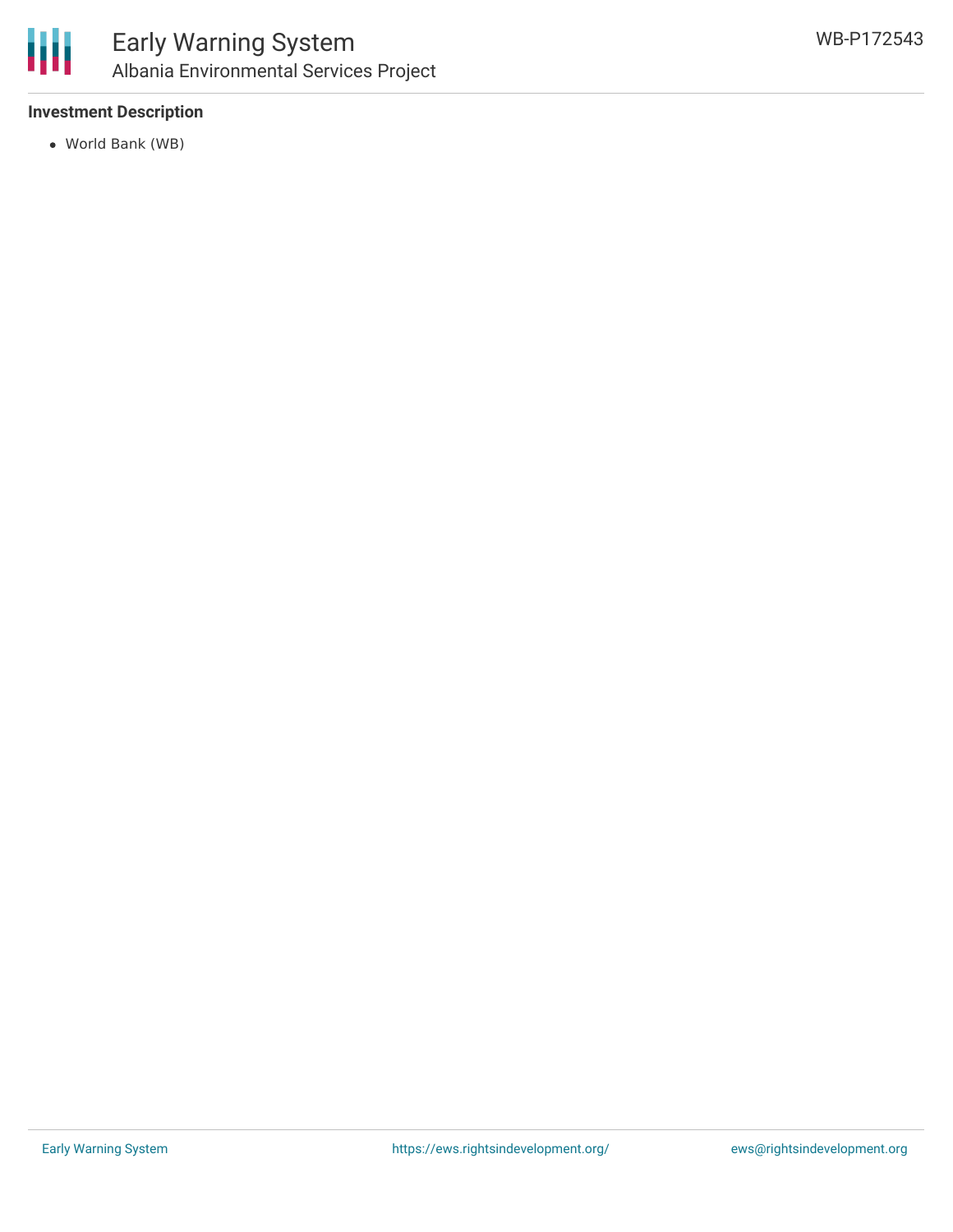

#### **Contact Information**

Borrower/Client/Recipient: Ministry of Finance Erjon LuçI, Deputy Minister of Finance and Economy Erjon.Luci@financa.gov.al

Implementing Agency: Ministry of Environment Ardiana Sokoli, Director

#### **ACCOUNTABILITY MECHANISM OF WORLD BANK**

The World Bank Inspection Panel is the independent complaint mechanism and fact-finding body for people who believe they are likely to be, or have been, adversely affected by a World Bank-financed project. If you submit a complaint to the Inspection Panel, they may investigate to assess whether the World Bank is following its own policies and procedures for preventing harm to people or the environment. You can contact the Inspection Panel or submit a complaint by emailing ipanel@worldbank.org. You can learn more about the Inspection Panel and how to file a complaint at: http://ewebapps.worldbank.org/apps/ip/Pages/Home.aspx.